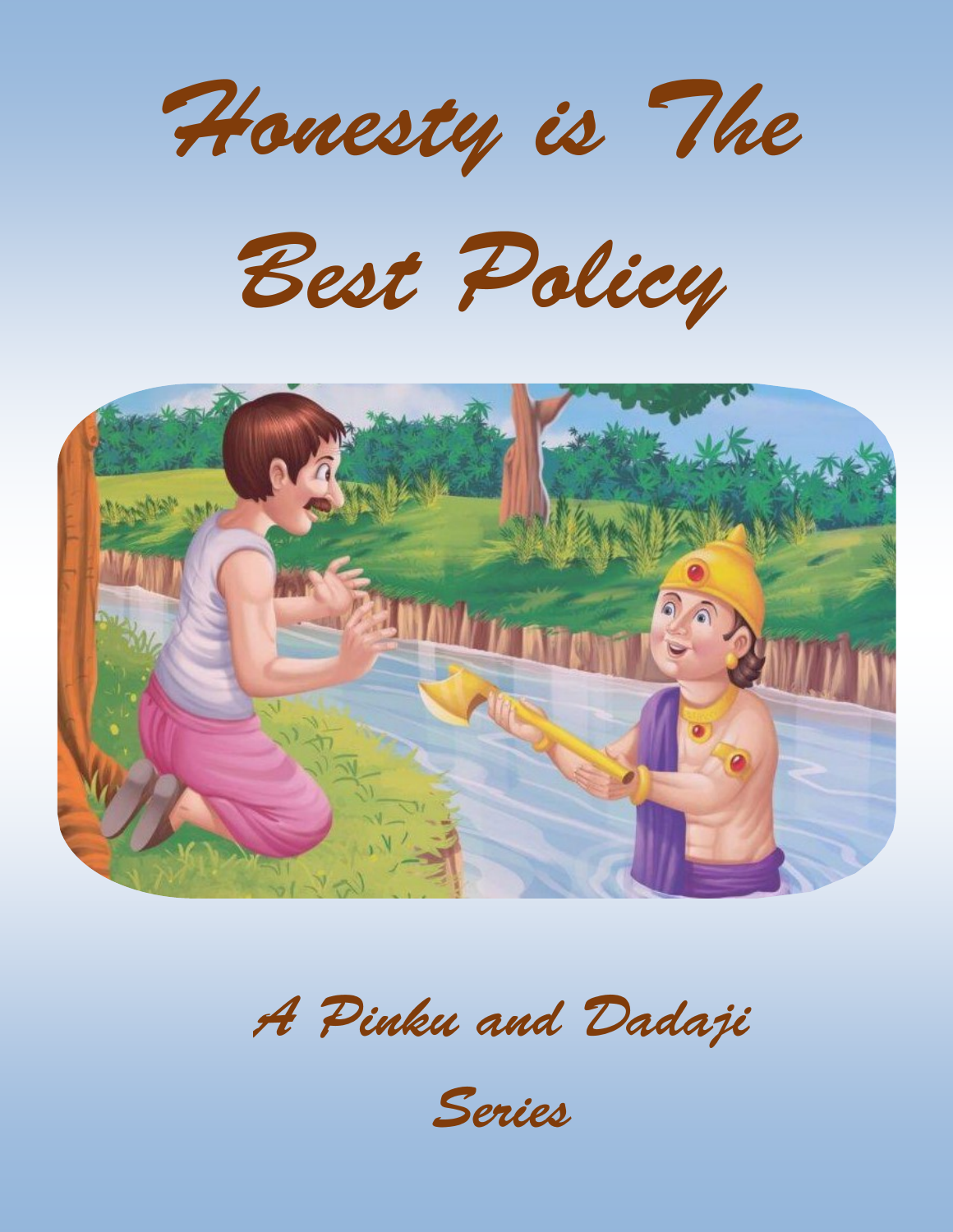### *World is honest to you if you are one*

#### Dadaji: Hello Pinku Good Morning

Pinku: Good morning Dadaji yesterday I happened to visit milk parlor. The cost of the milk was 21; I gave the parlor owner 50. He returned 19 so I gave it back to my mother. Before my mom could ask any question, from behind came the parlor boy and gave 10 to me. I was surprised the parlor owner sent this boy to return the remaining amount to me. I gave back the money to mom and she was happy.

Dadaji: But, why are you surprised Pinku?

Pinku: Well! Dadaji, the owner of the parlor ensured to stay honest and returned my money. He could have simply escaped the situation if Mom would ask for the change stating that all the change was handed over to me. But, he honestly returned money realizing his mistake.

Dadaji: Honesty is the best policy Pinku.

Pinku: What happens if I am not honest Dadaji? Dadaji: Well! Every human is bonded by something called Karma. Karma is the deed you do day in and day out. Karma always returns to you in some form. Hence, if you are honest, the



#### Honesty Returns

Honesty

karma will return you the honesty back to you. If you are dishonest, the karma will return the dishonesty back to you.

Pinku: These are big words Dadaji I don't understand can you simplify this further by giving some example.

Dadaji: Oh sure Pinku. Every day, Chanchuram used to purchase bread from the baker Ramlal and sell rich village butter to him. One day visitors visited Ramlal and he requested, Chanchuram to bring one kilo of fresh butter. Chanchuram looked for the finest butter he could find in his village and brought the same to Ramlal. After the Chanchuram left the bakery, the baker's wife weighed the butter to see if she got what her husband had paid for. The butter was a few grams less than that of a kilo. She complained the same to her husband and furious baker Ramlal called Chanchuram for inquiry.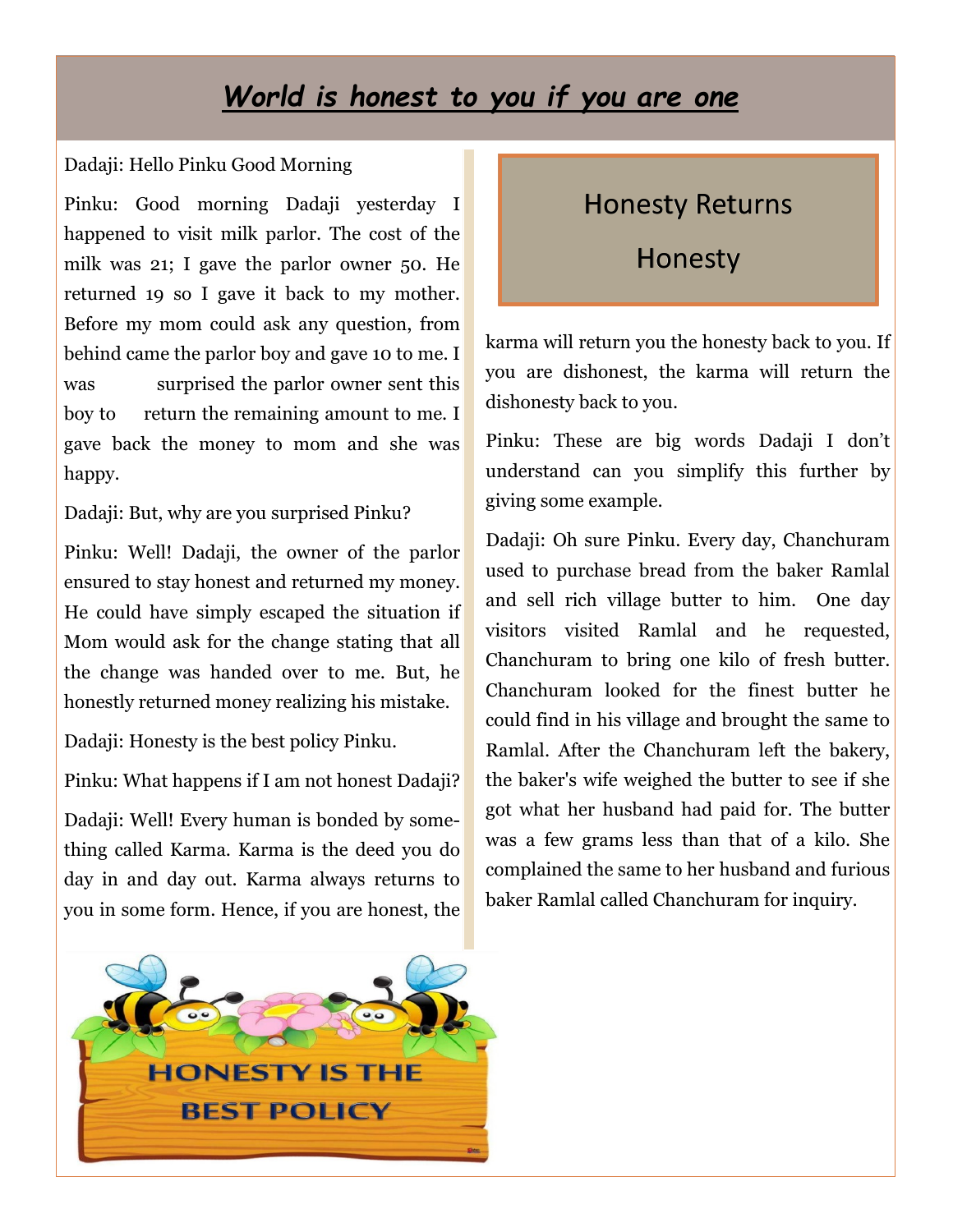### *Honest Karma returns honesty to you*

Chanchuram told Ramlal, that he do not have a weight for measurement and used to put the same loaf of bread which he purchases from Ramlal daily on the scale to weigh butter. Ramlal was ashamed of his deed and asked pardon to Chanchuram and gave two loafs of bread for free.

What you understand Pinku?

Pinku: Well! Dadaji, if you are dishonest, the karma will return the dishonesty back to you in some form.

Dadaji: Ah! Good so you did understand that I am glad.

Pinku: I have a question Dadaji yesterday few of our classmates were giggling but instead of them, Shamu was punished un-necessarily by the teacher. How do you justify this Dadaji?

Dadaji: Well I don't know the facts and figures of what you just said, but it reminded me a small story which you should know to better understand Karma. It goes like this:

Bhishma Pitamaha, lying on the bed of arrows, tells Krishna that he had done no harm to any being or told no lies or did any such things



## Expect Honesty When You are One

which was wrong then why was bed of arrows bestowed to him. Krishna replies: "In a life prior to this, once you were going in a forest and saw a snake on your way and you held it by its tail and threw it away in the bush of thorn, and the pain of the snake was unbearable. Due to that sin, you are suffering today on this arrow-bed. Karma has led you to undergo the same pain to you in this present life of yours."

Pinku: Dadaji, you are scaring me.

Dadaji: No Pinku… I am just asking you to be honest so that honest karma is returned to you. Be honest to yourself and be honest to others too.

Pinku: Well Dadaji, I have a best friend by name Mantu. I am honest, but I cannot be sure of Pintu's honesty who is one of our other classmates'. He always complains about Mantu to me and three quarters of what he tells me is false.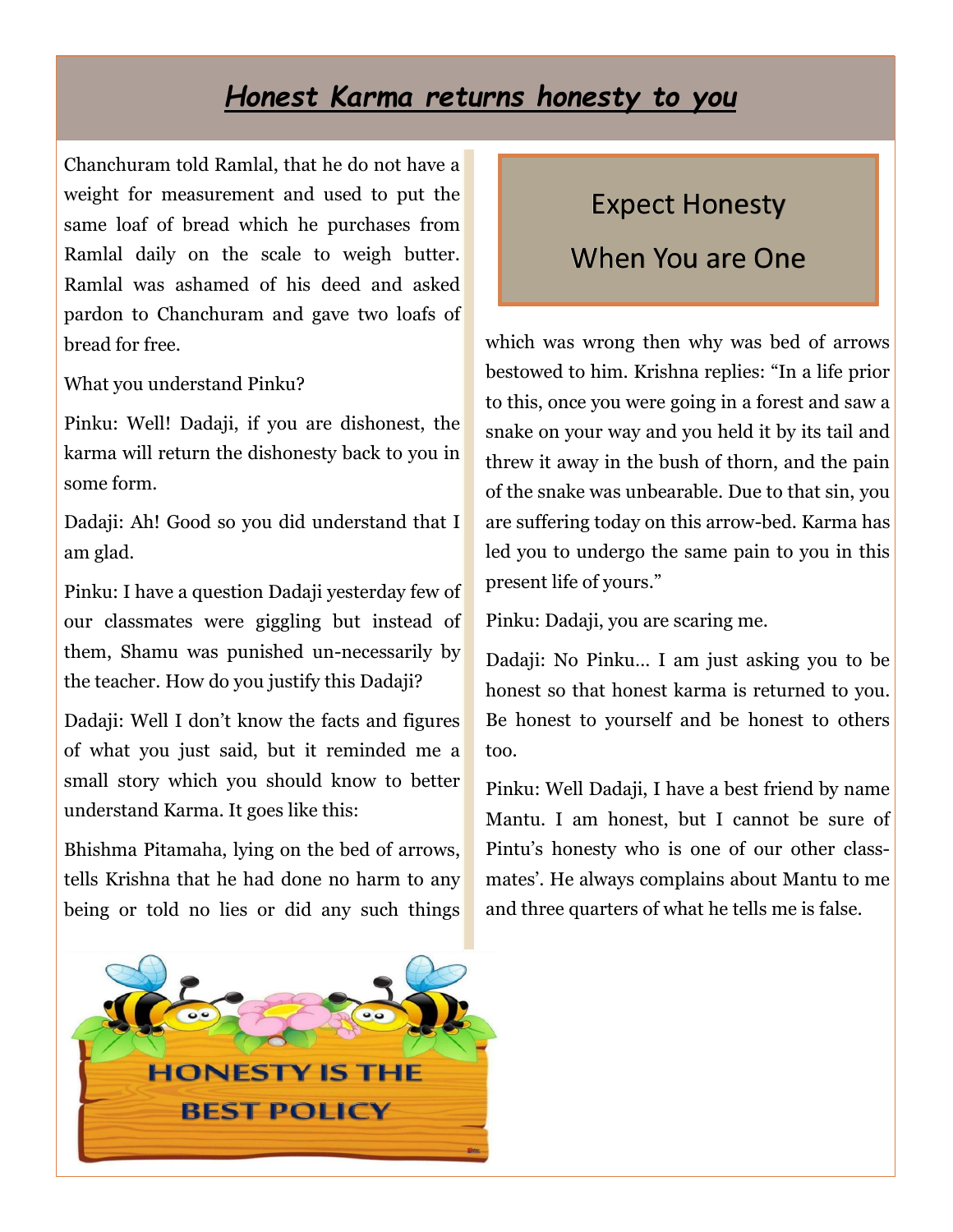## *Being truth-full to self, is honesty*

Dadaji: This reminds me about a small story of how you can avoid someone talking bad against your best friend. Here it goes:

Socrates was Greek philosopher known for his great knowledge and wisdom. One day an acquaintance of his met and said, "I just heard something about your friend. Do you want to know about it?" To which Socrates replied calmly, "Before you talk to me about my friend, it might be good idea to test importance of what you're going to say. Let it pass through the triple filter test. The first filter of your information is truth. Are you absolutely sure that whatever you are about to tell me about my friend is true?"

"Well, no," the man said, "I just heard about it from somewhere"

"All right, so you are unsure about the truthfulness of your statement you are about to make. Now, let's try the second filter, the filter of Goodness. Is what you are about to tell me a good thing?" said Socrates.

"Umm, No" answered the man softly.

"So, you want to tell me something bad about



## If your intentions are clear you are always Honest

my friend which you're not certain it's true. You failed the first two tests but you may still pass the test if you pass the final filter, the filter of usefulness. Is what you want to tell me going to be useful to me?"

"No, not really." replied the man shamefully.

"Well, if what you want to tell me is neither true, nor good or even useful, why waste your time to tell it to me at all." concluded Socrates.

Although there is nothing wrong with talking about other people, it is what we talk about them that really matters. If you talk negative about others and be dishonest to others, your credibility goes down. So never be dishonest to others.

Pinku: That's true Dadaji. No one likes Pintu in the class as he bad mouths everyone. Teachers also punish him a lot and sometimes, he gets punishment for no mistake of his which actually was done by someone else.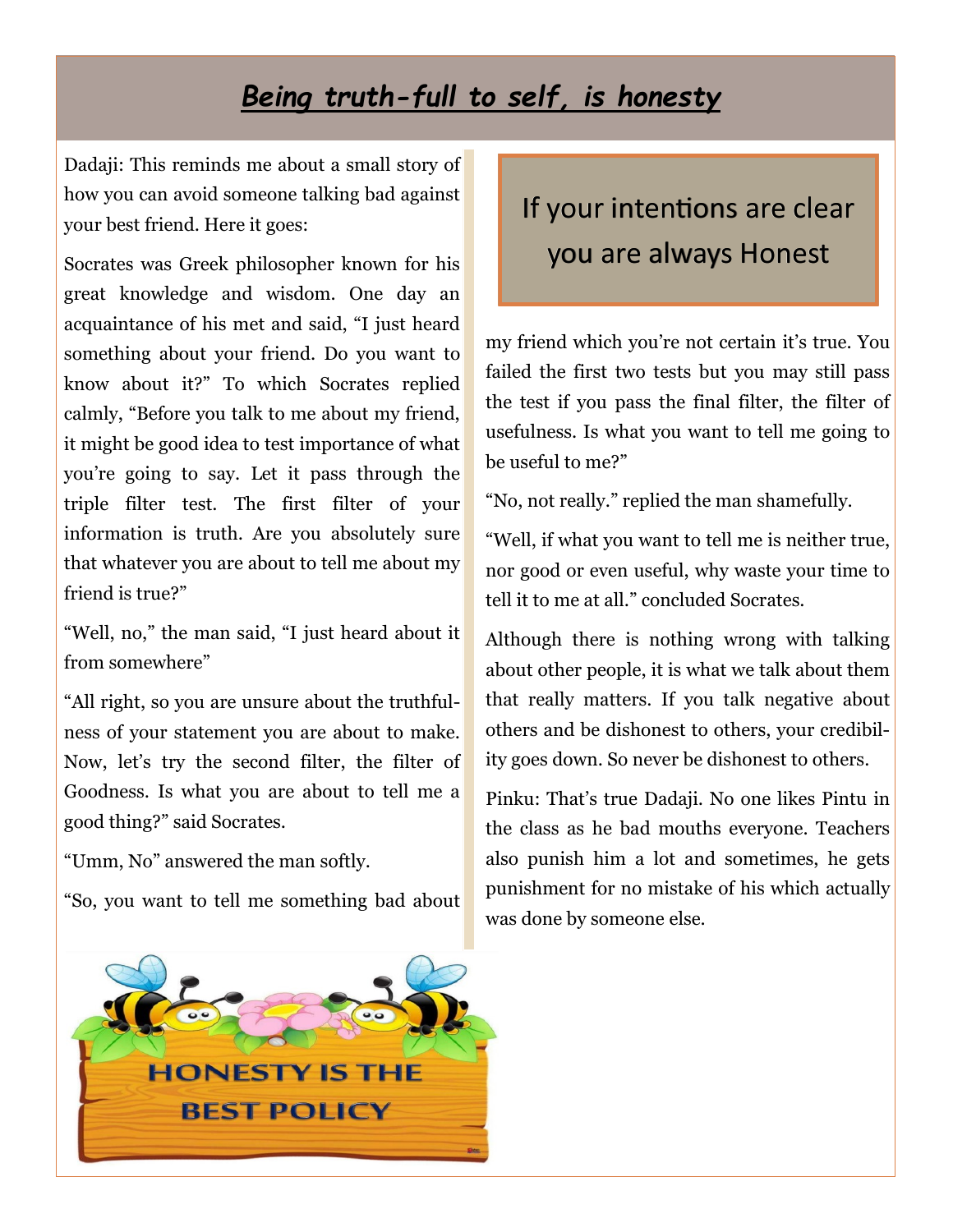#### *Your consciousness drives honesty*

Dadaji: Exactly, if you are dishonest to others the karma returns it to you with double the speed.

Pinku: Hmm…What are the benefits being honest?

Dadaji: Honesty is the key component to character and the most admired trait of any responsible person. Honesty help develop positive relationships, honesty allows one to be able to accept others in a positive way.

Pinku: That was an easy question for you Dadaji isn't it? Let me ask you a difficult one: How can I judge that someone is honest?

Dadaji: It's so simple Pinku…honesty is not seen in what someone speaks or boasts he is capable of but, honesty is seen in the deeds one person does. If you carefully observe the deeds, you will know whether someone is honest or not.

Pinku: That was an excellent insight you have given Dadaji but if someone is showing to be honest through his deeds, but is not from inside how you will know?

Dadaji: Ah! Great question Pinku… For a while



## Honest makes the society a better place to live

I thought you were praising me and suddenly I see you bombarding me with a very difficult question. Remember one thing Pinku every person in this world has something called selfconsciousness. If a person is continually doing good deeds, doing good slowly converts into being good meaning good becomes that persons passion or I would say trait. Even if that person at this stage wants to do wrong or harm someone, his/her self-consciousness will not allow. So! Give time to yourself, continually observe the deeds of a person and you know that he is being honest or not.

Pinku: Oh! So you mean to say just by looking at a person upfront you cannot say whether he is honest or not. You need to spend some time with that person and observe his good deeds.

Dadaji: Exactly. By looking at you, I understand that you still have some question which is more difficult.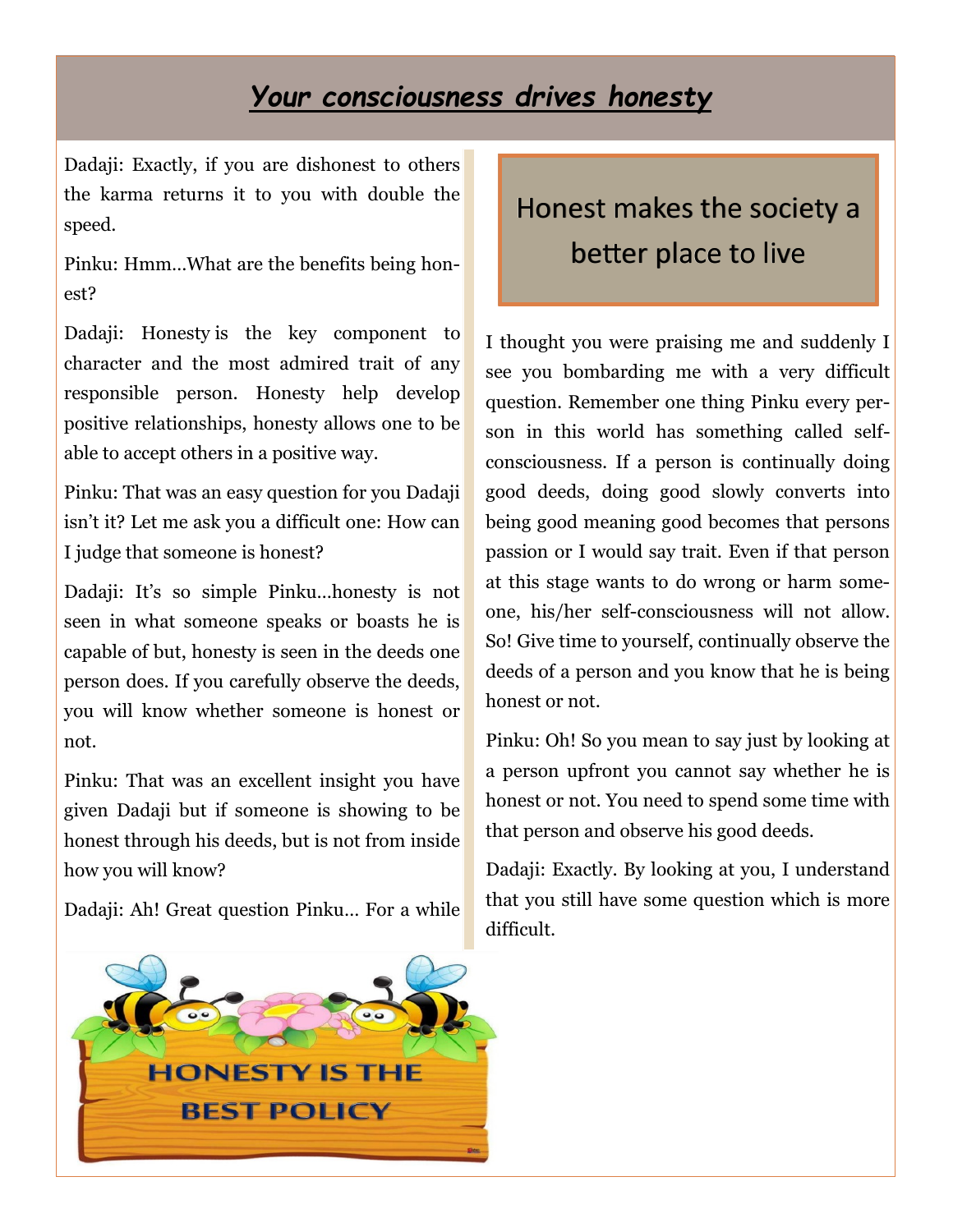#### *Your savior is your honesty*

Pinku: Obviously Dadaji. Here goes the question: If you a person knowingly acts to be honest by both deeds and talks, for attaining main goal or purpose of cheating you how would you handle such situation Dadaji?

Dadaji: Hmm… you are right there are such street-smart mean people unfortunately exist around you who can show off being "the honest" and you continually fall in trap. What to do? Well! There is a way out, maintain good personal relationship with everyone you meet or talk in your life. Someone out of the lot will be your savior for sure. "Never hurt anyone" is a book rule.

Pinku: Yes Dadaji… sure I will follow this as a golden rule in my life too. Never hurt someone and maintain good personal relation with people around me but Dadaji I have a question: How important is honesty in maintaining personal relationship with others?

Dadaji: Thank you Pinku for asking a simple question this time. Well! Honesty means openness and truth and not lies and cover-ups and this is exactly what everyone expects.

Pinku: True! How do you inspire others to be



## Circumstances cannot deter an Honest person

#### honest?

Dadaji: Simple! You are honest to others and they are auto inspired. No legacy is as rich as being honest.

Pinku: Is honesty somewhere related to genes?

Dadaji: Genes do carry personality traits from your above generations but that is nothing to do with honesty. Honesty can sometimes be environmental factor meaning, your parents, your friends, your teachers and the people around you. Their behavior usually is carried by you as a child. But that is also not permanent. Honesty is more to do with your own feel good factor which no one teaches you.

Pinku: Then, why people say honesty so difficult?

Dadaji: Circumstantial pressure and thought process of current world makes it difficult but, it is not so.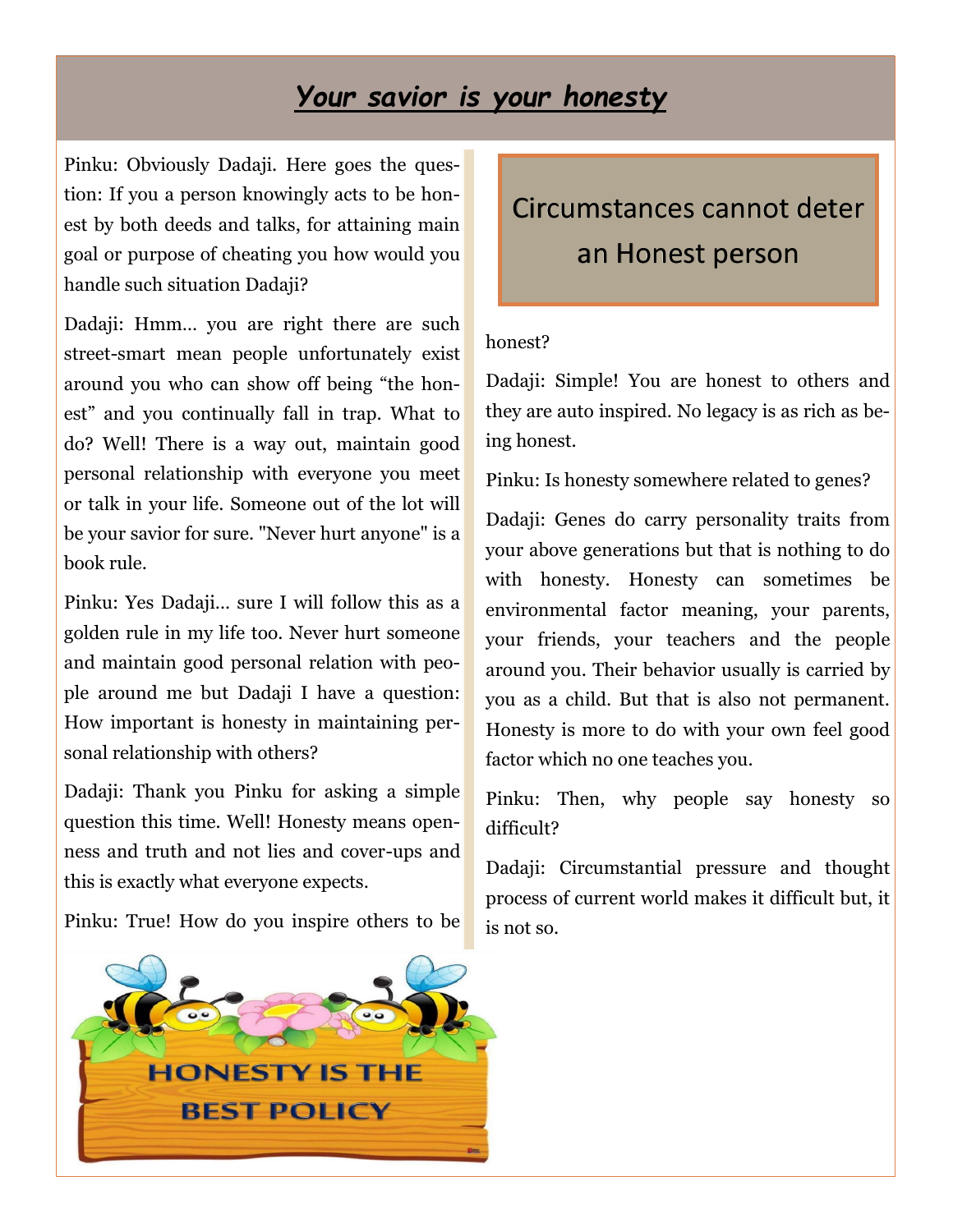## *An honest relation is always good*

Everyone in the modern world want to play safe, no one wants to take risks of brunt from others and hence, in the run to safe self, honesty gets lost somewhere. There has to be a drastic change in the mindsets that needs to be built in.

Pinku: True! Well! My next question: It is said that honesty is the first chapter in the book of wisdom. Can you elaborate this Dadaji?

Dadaji: Wisdom is quality of being wise. When do you become wise? Well! You become wise, when you have quality judgment, quality knowledge and quality of being sensible every time. One word that takes importance in this definition is quality and this quality comes only when you are being honest. Hence, honesty becomes the first chapter of being wise.

Pinku: These are all fine but what is the importance of honesty?

Dadaji: Ah! Great question Pinku… Here is the answer for your question:

- $\Rightarrow$  Being honest, others will respect and trust you.
- $\Rightarrow$  Being honest gives you peace of mind.



## Circumstances cannot deter an Honest person

- $\Rightarrow$  Honesty gives you self-respect and selfconfidence.
- $\Rightarrow$  Honesty in a relationship enhances great bond, deepens the relationship and create a closer connection with your loved ones.

Pinku: Hmm… these points make sense Dadaji. Well my next question what is the difference between honesty and truthfulness?

Dadaji: Honesty is related to both deed and what you say. Meaning you are honest in a deed when you do it for some good. You are honest in what you say when you are transparent and do not hide much of the things. Being truthful means your actions match your words, you are sincere and open to feedback. If you relate the two there is no much difference, usually both go hand in hand.

Pinku: Dadaji why do you say "do not hide much of the things"?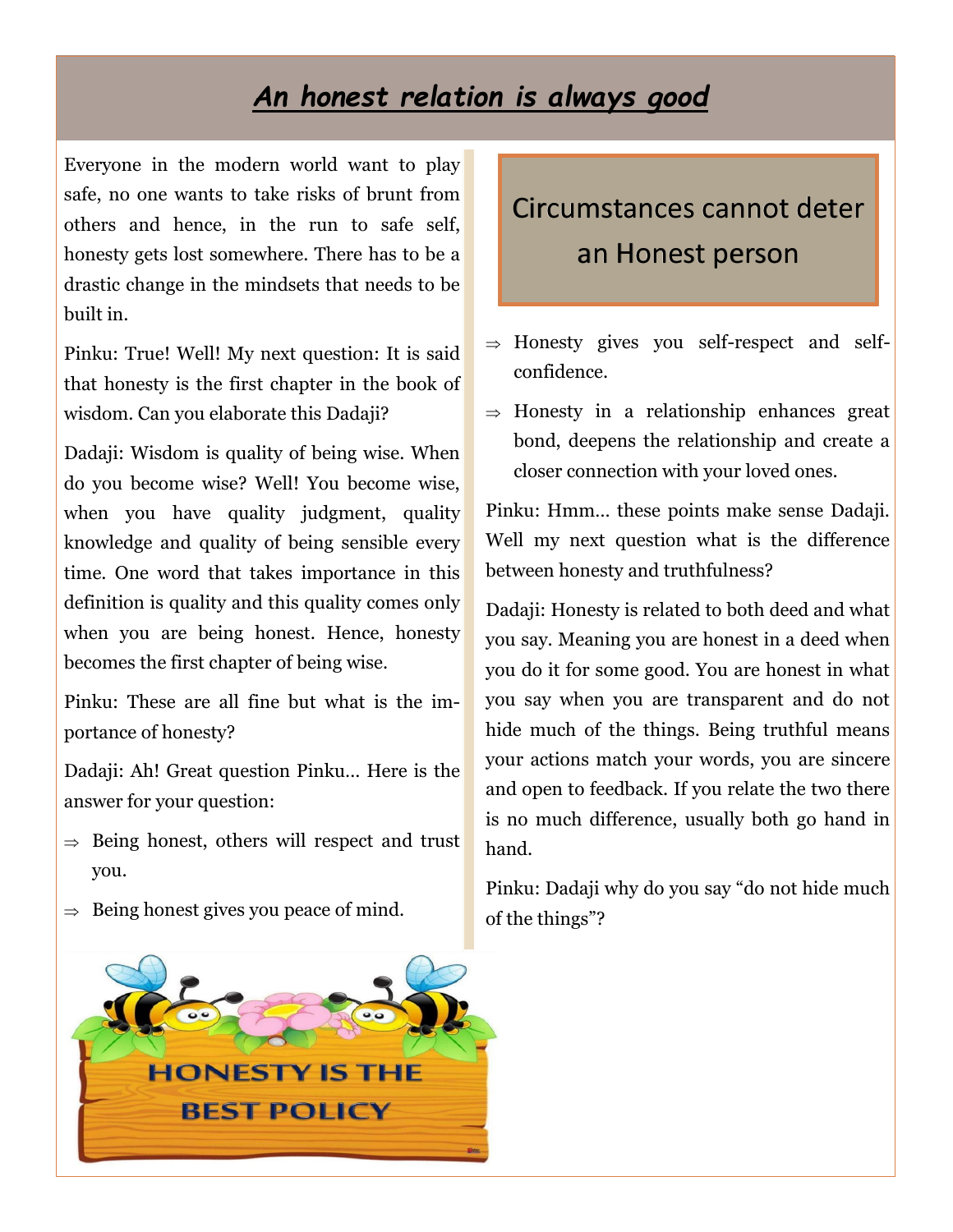### *Be honest to teach honesty*

I was expecting that you would ask this. Let's be practical Pinku that it is difficult to digest all the truth in the world. Hence, hiding some things might dilute things and you still are honest.

Pinku: I heard from my father that honest persons are blunt. Is it true?

Dadaji: Well! There is no relation of what you have asked. Being honest means you do your deeds with utmost dedication. Being blunt or polite is individual choice.

Pinku: Hmm… makes sense. Ok my next question. People say, you cannot make money if you are honest. How will you justify or deny your argument?

Dadaji: A bit of subjectivity is involved in your question. Well! You can make money by cheating somebody and you can also make money by being genuine to your customers. But, one thing, one who stayed honest with the customer has lasted long and that person sleeps with peace every day.

Pinku: And what about the person who has cheated.

Dadaji: Well! Karma hits back strong on such

# **HONESTY IS T BEST POLICY**

## Only trustworthy people are those who are Honest

person and that person will definitely face troubles.

Pinku: Hmm… makes sense Dadaji… ok! Can you tell me Dadaji whether honesty can be taught?

Dadaji: Honesty is taught at schools via stories, at home by parents by giving examples of rewards of honesty. And my view is teaching of honesty is a must and needs to be taught everywhere meaning at home, at school, at college, at universities and everywhere where it is possible. Regularly, reward for honesty, encourage everyone to be honest, talk about success stories of being honest and see how the world changes.

Pinku: True Dadaji. Mother Teresa said honesty and transparency make you vulnerable. Be honest and transparent anyway. Why honesty and transparency make you vulnerable?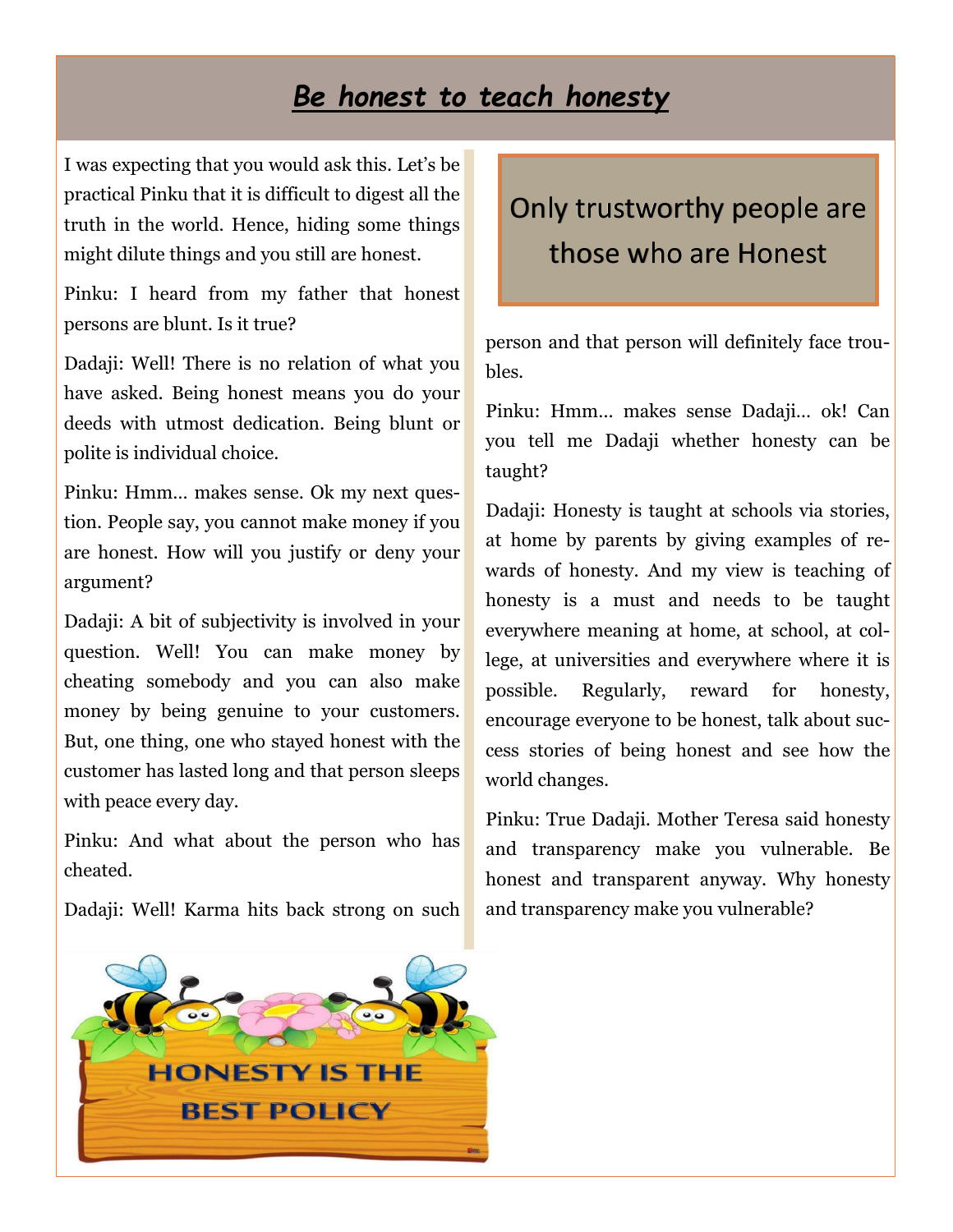### *Be honest to teach honesty*

Dadaji: It is generally thought that those who are honest can be bullied, they can be blamed easily or blame can easily be transferred to them, they can be used for getting loads of work cleared so on and so forth which makes the honest vulnerable. Transparent people usually tell everything they are aware of which others might not appreciate or like it as they want to keep things secretive hence, those others will always find a way to tap those who are transparent and try blame them every time this makes transparent people vulnerable.

Pinku: Then, how to be honest and transparent and still not be vulnerable.

Dadaji: Intelligent question Pinku. Simple answer is managing people around you not losing your honesty or transparency.

Pinku: Why should I be honest if honesty does not pay?

Dadaji: Let's assume Pinku that everyone in this world is dis-honest what will happen?

Pinku: I cannot imagine a world to exist with all being dis-honest.

Dadaji: This is why you need to be honest.

# **HONESTY IS T BEST POLICY**

## An honest person

#### lives life better

Honesty is like vessels that carry goodness in this world. Engineer has to build a building with honesty, Dr. has to be honest while operating, and teacher has to be honest while teaching so on and so forth.

Pinku: Can we measure honesty Dadaji?

Dadaji: Unfortunately there isn't any measure. People have tried to develop questionnaire, worksheets and activities to measure honesty. But! All these tests are not fool proof enough to say someone is honest. You are the best judge to know whether you are honest or not.

Pinku: It is said that decisions taken in honesty are usually successful. How far is that true Dadaji?

Dadaji: Well! The simple logic here is honesty means that you try to do your best and are willing to accept the consequences of your actions.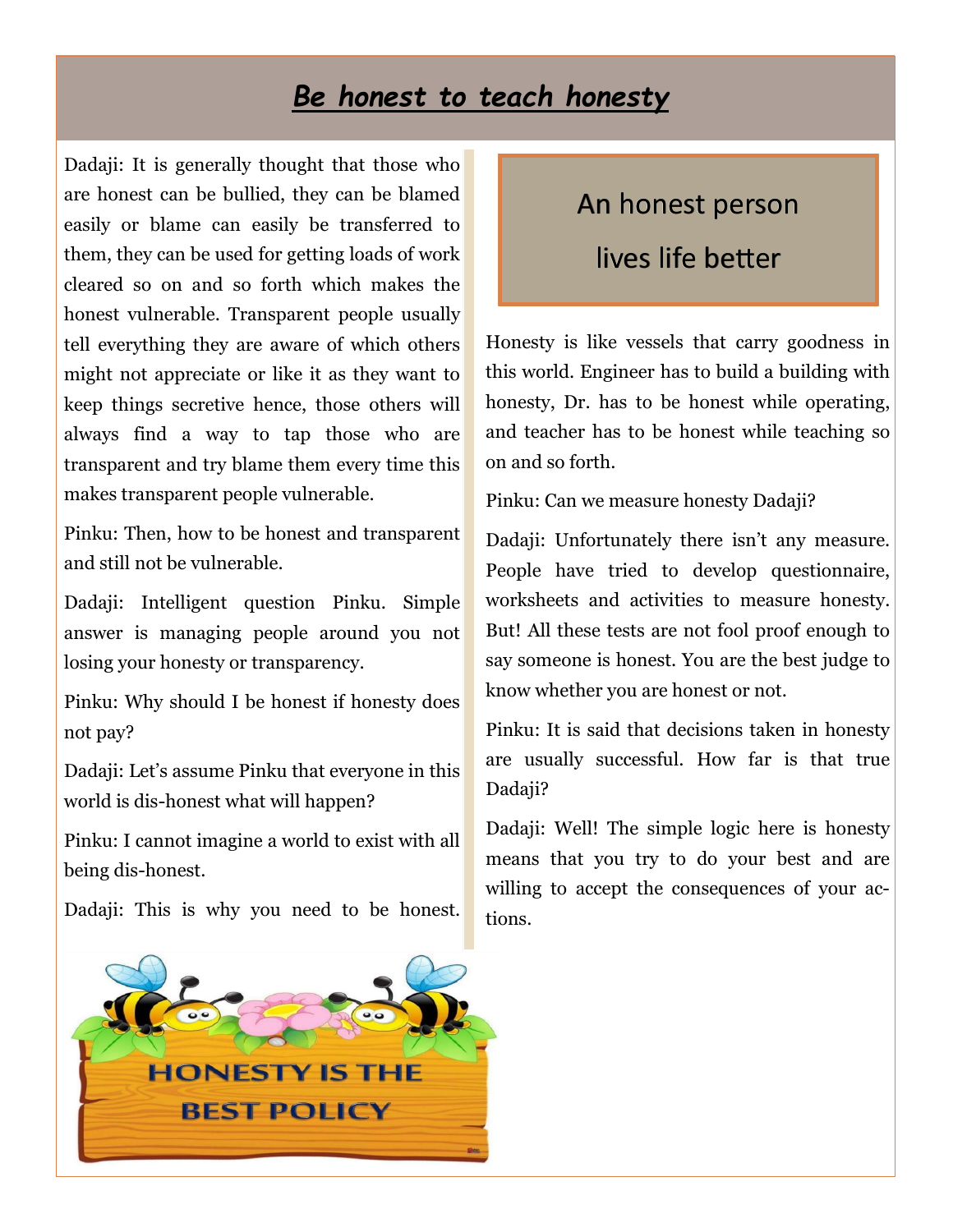## *Help without honesty is no help*

Honesty means that you respect others enough to tell them the truth and that you value your opinion of yourself enough to never live a lie. Hence, decisions taken in honesty often lead to success.

Pinku: Makes sense. What is the most important value that honesty creates Dadaji?

Dadaji: Honesty creates the best relationships with anyone in this world because it leads to trust and faith. If you are honest, you auto become compassionate, friendly, loyal and make sure that you do the right thing and treat your relationships well.

Pinku: Ah! That's true… What if I ask you to summarize the traits of honesty what they would be?

Dadaji: By being honest, you see the good in everything. You make people feel that they are special. You will never stop learning. You will keep your promises. You will always be a loyal friend. You will appreciate what you have. You will be humble to others. You yourself do what you preach. You will be dependable and reliable. You will be self-reliant. You will always accept responsibility. You will always strive to



## Honesty is the trust factor of all relationships

do the right thing. You will always be strong and no one can bow you down. You always give others a chance and help everyone in your touch to excel. You start believing in the concept forgive and forget. You will be fair in your deeds, business and dealings. You are always a helping hand. You are always thankful to others. You will respect yourself and others too. You will always make good choices. You will always be a good whether you are loser or a winner. You will always come forward to Volunteer. You will never forget your roots. You will be the best family person. And, lastly you make a difference by living in this world.

Pinku: That was an excellent summary Dadaji. My last question: "If someone does not want to be honest, can you still change their mindset/ frame?"

Dadaji: Well! Yes you can always through your good deeds encourage others to be honest too.